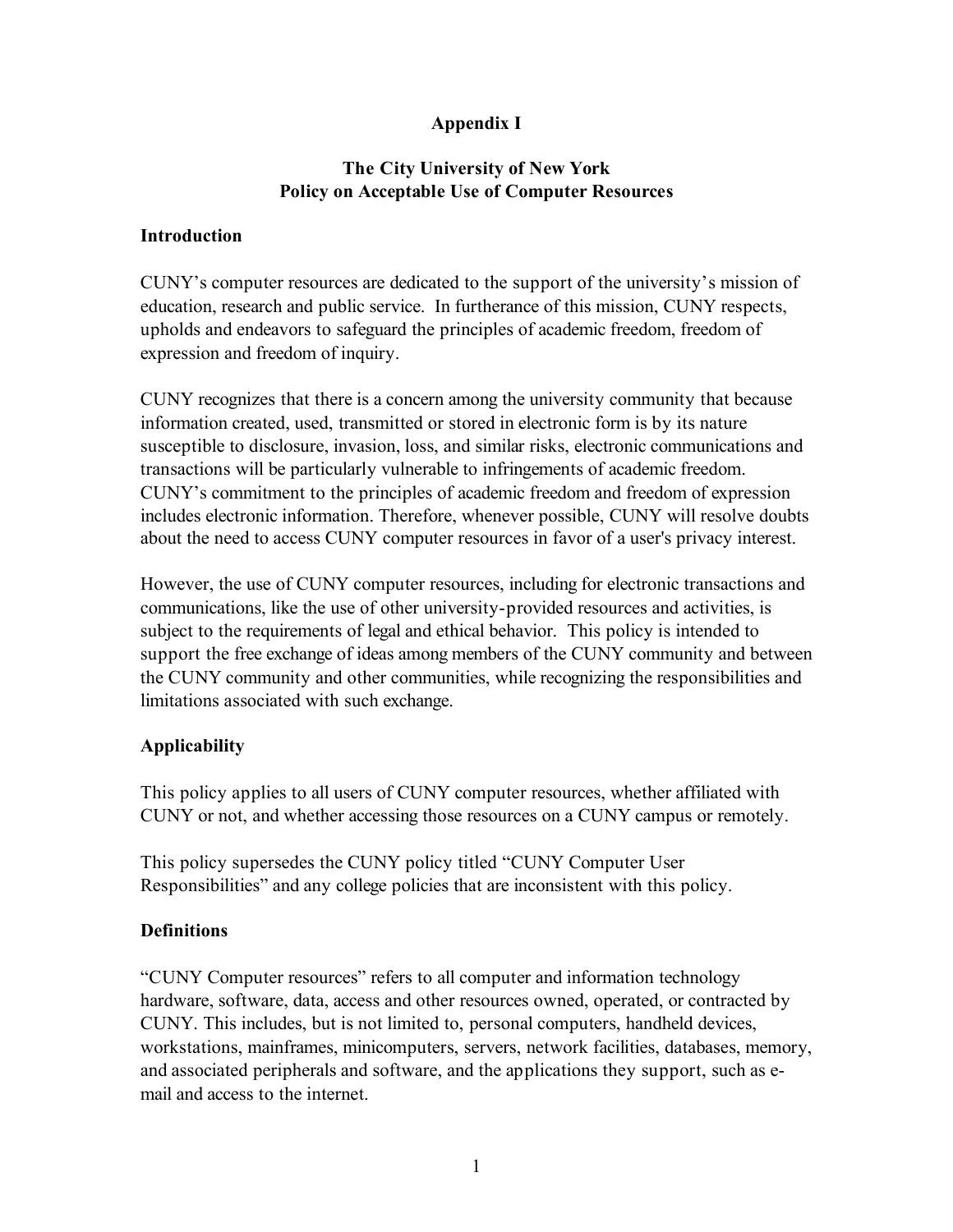"E-mail" includes point-to-point messages, postings to newsgroups and listservs, and other electronic messages involving computers and computer networks.

#### **Rules for Use of CUNY Computer Resources**

- **1. Authorization.** Users may not access a CUNY computer resource without authorization or use it for purposes beyond the scope of authorization. This includes attempting to circumvent CUNY computer resource system protection facilities by hacking, cracking or similar activities, accessing or using another person's computer account, and allowing another person to access or use the user's account. This provision shall not prevent a user from authorizing a colleague or clerical assistant to access information under the user's account on the user's behalf while away from a CUNY campus or because of a disability. CUNY computer resources may not be used to gain unauthorized access to another computer system within or outside of CUNY. Users are responsible for all actions performed from their computer account that they permitted or failed to prevent by taking ordinary security precautions.
- **2. Purpose.** Use of CUNY computer resources is limited to activities relating to the performance by CUNY employees of their duties and responsibilities. For example, use of CUNY computer resources for private commercial or not-forprofit business purposes, for private advertising of products or services, or for any activity meant solely to foster personal gain, is prohibited. Similarly, use of CUNY computer resources for partisan political activity is also prohibited.

Except with respect to CUNY employees other than faculty, where a supervisor has prohibited it in writing, incidental personal use of computer resources is permitted so long as such use does not interfere with CUNY operations, does not compromise the functioning of CUNY computer resources, does not interfere with the user's employment or other obligations to CUNY, and is otherwise in compliance with this policy.

**3. Compliance with Law.** CUNY computer resources may not be used for any purpose or in any manner that violates CUNY rules, regulations or policies, or federal, state or local law. Users who engage in electronic communications with persons in other states or countries or on other systems or networks may also be subject to the laws of those other states and countries, and the rules and policies of those other systems and networks. Users are responsible for ascertaining, understanding, and complying with the laws, rules, policies, contracts, and licenses applicable to their particular use.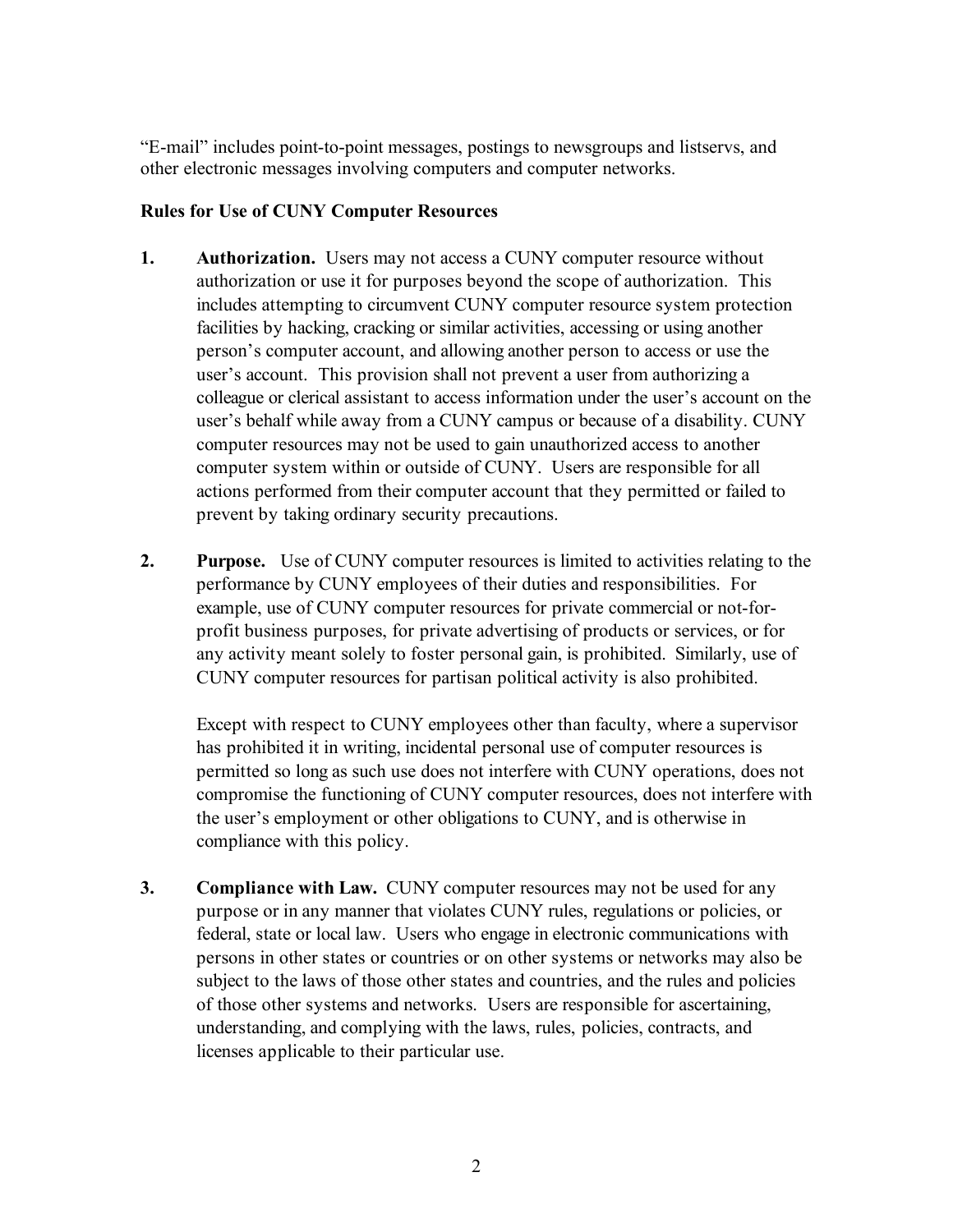Examples of applicable federal and state laws include the laws of libel, obscenity and child pornography, as well as the following:

Family Educational Rights and Privacy Act Electronic Communications Privacy Act Computer Fraud and Abuse Act New York State Freedom of Information Law New York State Law with respect to the confidentiality of library records

Examples of applicable CUNY rules and policies include the following:

Sexual Harassment Policy Policy on Maintenance of Public Order Web Site Privacy Policy Gramm-Leach-Bliley Information Security Program University Policy on Academic Integrity Information Security policies

**4. Licenses and Intellectual Property.** Users of CUNY computer resources may use only legally obtained, licensed data or software and must comply with applicable licenses or other contracts, as well as copyright, trademark and other intellectual property laws.

Much of what appears on the internet and/or is distributed via electronic communication is protected by copyright law, regardless of whether the copyright is expressly noted. Users of CUNY computer resources should generally assume that material is copyrighted unless they know otherwise, and not copy, download or distribute copyrighted material without permission unless the use does not exceed fair use as defined by the federal Copyright Act of 1976. Protected material may include, among other things, text, photographs, audio, video, graphic illustrations, and computer software.

- **5. False Identity and Harassment.** Users of CUNY computer resources may not employ a false identity, mask the identity of an account or computer, or use computer resources to engage in abuse of others, such as sending harassing, obscene, threatening, abusive, deceptive, or anonymous messages within or outside CUNY.
- **6. Confidentiality.** Users of CUNY computer resources may not invade the privacy of others by, among other things, viewing, copying, modifying or destroying data or programs belonging to or containing personal or confidential information about others, without explicit permission to do so. CUNY employees must take precautions to protect the confidentiality of personal or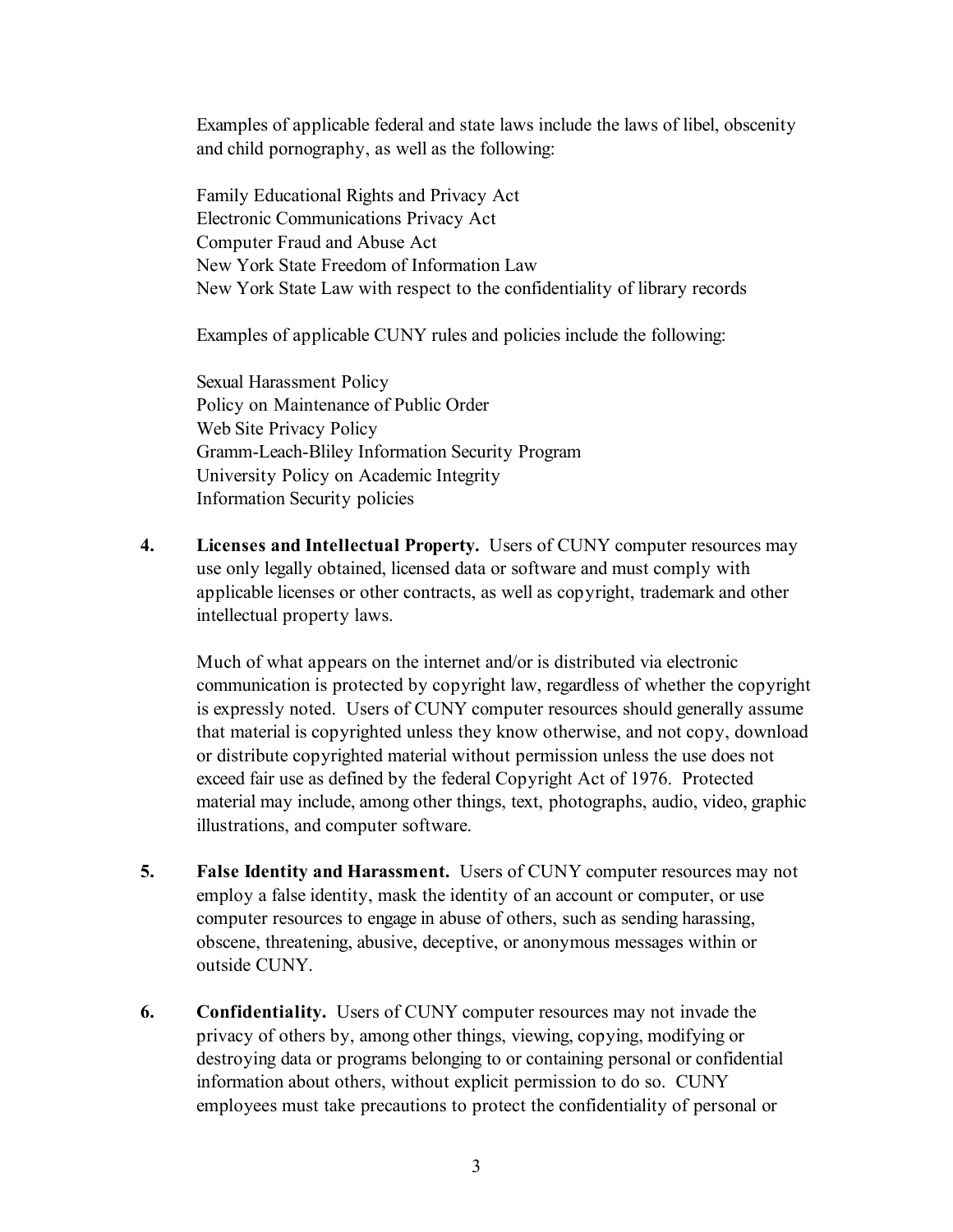confidential information encountered in the performance of their duties or otherwise.

- **7. Integrity of Computer Resources.** Users may not install, use or develop programs intended to infiltrate or damage a computer resource, or which could reasonably be expected to cause, directly or indirectly, excessive strain on any computing facility. This includes, but is not limited to, programs known as computer viruses, Trojan horses, and worms. Users should consult with the IT director at their college before installing any programs that they are not sure are safe.
- **8. Disruptive Activities.** CUNY computer resources must not be used in a manner that could reasonably be expected to cause or does cause, directly or indirectly, unwarranted or unsolicited interference with the activity of other users. This provision explicitly prohibits chain letters, virus hoaxes or other intentional e-mail transmissions that disrupt normal e-mail service. Also prohibited are spamming, junk mail or other unsolicited mail that is not related to CUNY business and is sent without a reasonable expectation that the recipient would welcome receiving it, as well as the inclusion on e-mail lists of individuals who have not requested membership on the lists, other than the inclusion of members of the CUNY community on lists related to CUNY business. CUNY has the right to require users of CUNY computer resources to limit or refrain from other specific uses if, in the opinion of the IT director at the user's college, such use interferes with efficient operations of the system, subject to appeal to the President or, in the case of central office staff, to the Chancellor.
- **9. CUNY Names and Trademarks.** CUNY names, trademarks and logos belong to the university and are protected by law. Users of CUNY computer resources may not state or imply that they speak on behalf of CUNY or use a CUNY name, trademark or logo without authorization to do so. Affiliation with CUNY does not, by itself, imply authorization to speak on behalf of CUNY.
- **10. Security.** CUNY employs various measures to protect the security of its computer resources and of users' accounts. However, CUNY cannot guarantee such security. Users are responsible for engaging in safe computing practices such as guarding and not sharing their passwords, changing passwords regularly, logging out of systems at the end of use, and protecting private information, as well as for following CUNY's Information Security policies and procedures. Users must report incidents of Information Security policy non-compliance or other security incidents to CUNY's Chief Information Officer and Chief Information Security Officer, and the IT director at the affected user's college.
- **11. Filtering.** CUNY reserves the right to install spam, virus and spyware filters and similar devices if necessary in the judgment of CUNY's Office of Information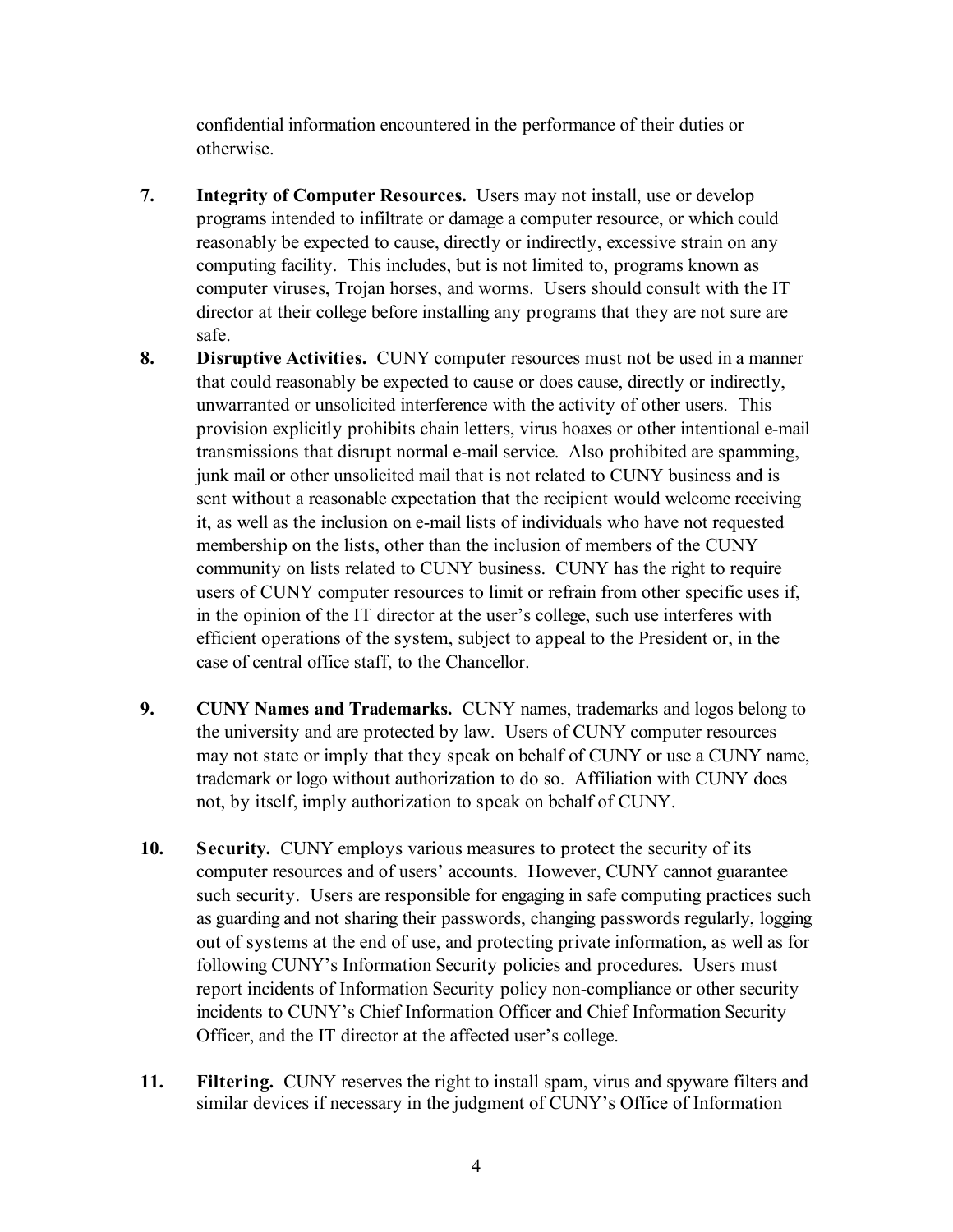Technology or a college IT director to protect the security and integrity of CUNY computer resources. Notwithstanding the foregoing, CUNY will not install filters that restrict access to e-mail, instant messaging, chat rooms or websites based solely on content.

**12. Confidential Research Information.** Principal investigators and others who use CUNY computer resources to store or transmit research information that is required by law or regulation to be held confidential or for which a promise of confidentiality has been given, are responsible for taking steps to protect confidential research information from unauthorized access or modification. In general, this means storing the information on a computer that provides strong access controls (passwords) and encrypting files, documents, and messages for protection against inadvertent or unauthorized disclosure while in storage or in transit over data networks. Robust encryption is strongly recommended for information stored electronically on all computers, especially portable devices such as notebook computers, Personal Digital Assistants (PDAs), and portable data storage (e.g., memory sticks) that are vulnerable to theft or loss, as well as for information transmitted over public networks. Software and protocols used should be reviewed and approved by CUNY's Office of Information Technology.

#### **13. CUNY Access to Computer Resources.**

CUNY does not routinely monitor, inspect, or disclose individual usage of its computer resources without the user's consent. In most instances, if the university needs information located in a CUNY computer resource, it will simply request it from the author or custodian. However, CUNY IT professionals and staff do regularly monitor general usage patterns as part of normal system operations and maintenance and might, in connection with these duties, observe the contents of web sites, e-mail or other electronic communications. Except as provided in this policy or by law, these individuals are not permitted to seek out contents or transactional information, or disclose or otherwise use what they have observed. Nevertheless, because of the inherent vulnerability of computer technology to unauthorized intrusions, users have no guarantee of privacy during any use of CUNY computer resources or in any data in them, whether or not a password or other entry identification or encryption is used. Users may expect that the privacy of their electronic communications and of any materials contained in computer storage in any CUNY electronic device dedicated to their use will not be intruded upon by CUNY except as outlined in this policy.

CUNY may specifically monitor or inspect the activity and accounts of individual users of CUNY computer resources, including individual login sessions, e-mail and other communications, without notice, in the following circumstances:

a. when the user has voluntarily made them accessible to the public, as by posting to Usenet or a web page;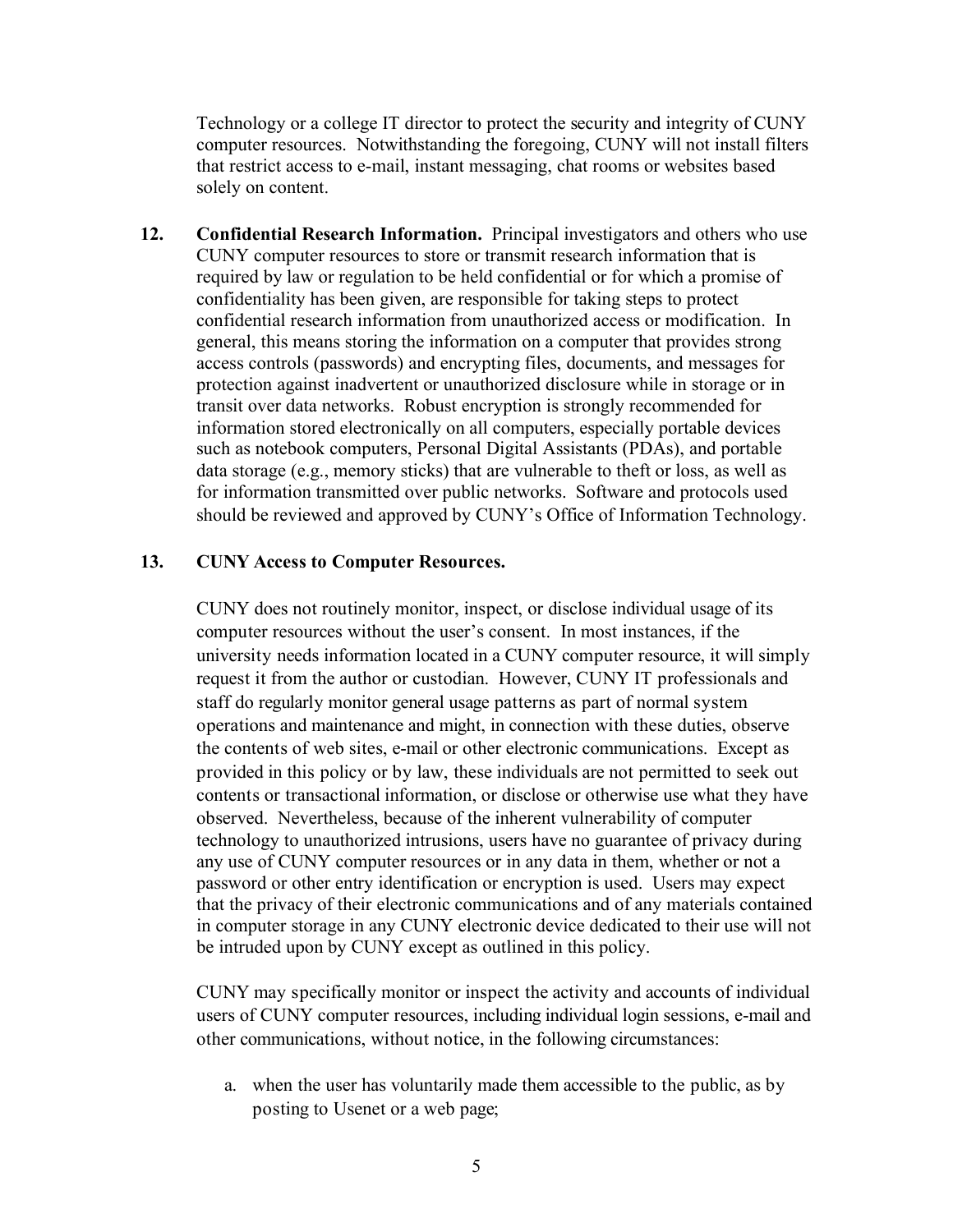- b. when it is reasonably necessary to do so to protect the integrity, security, or functionality of CUNY or other computer resources, as determined by the college chief information officer or his or her designee, after consultation with CUNY's chief information officer or his or her designee;
- c. when it is reasonably necessary to diagnose and resolve technical problems involving system hardware, software, or communications, as determined by the college chief information officer or his or her designee, after consultation with CUNY's chief information officer or his or her designee;
- d. when it is reasonably necessary to protect CUNY from liability, or when failure to act might result in significant bodily harm, significant property loss or damage, or loss of significant evidence, as determined by the college president or a vice president designated by the president, after consultation with the Office of General Counsel and the Chair of the University Faculty Senate (if a CUNY faculty member's account or activity is involved) or Vice Chair if the Chair is unavailable;
- e. when there is a reasonable basis to believe that CUNY policy or federal, state or local law has been or is being violated, as determined by the college president or a vice president designated by the president, after consultation with the Office of General Counsel and the Chair of the University Faculty Senate (if a CUNY faculty member's account or activity is involved) or Vice Chair if the Chair is unavailable;
- f. when an account appears to be engaged in unusual or unusually excessive activity, as indicated by the monitoring of general activity and usage patterns, as determined by the college president or a vice president designated by the president and the college chief information officer or his or her designee, after consultation with CUNY's chief information officer or his or her designee, the Office of General Counsel, and the Chair of the University Faculty Senate (if a CUNY faculty member's account or activity is involved) or Vice Chair if the Chair is unavailable; or
- g. as otherwise required by law.

In those situations in which the Chair of the University Faculty Senate is to be consulted prior to monitoring or inspecting an account or activity, the following procedures shall apply: (i) the college president shall report the completion of the monitoring or inspection to the Chair and the CUNY employee affected, who shall also be told the reason for the monitoring or inspection, except where specifically forbidden by law; and (ii) if the monitoring or inspection of an account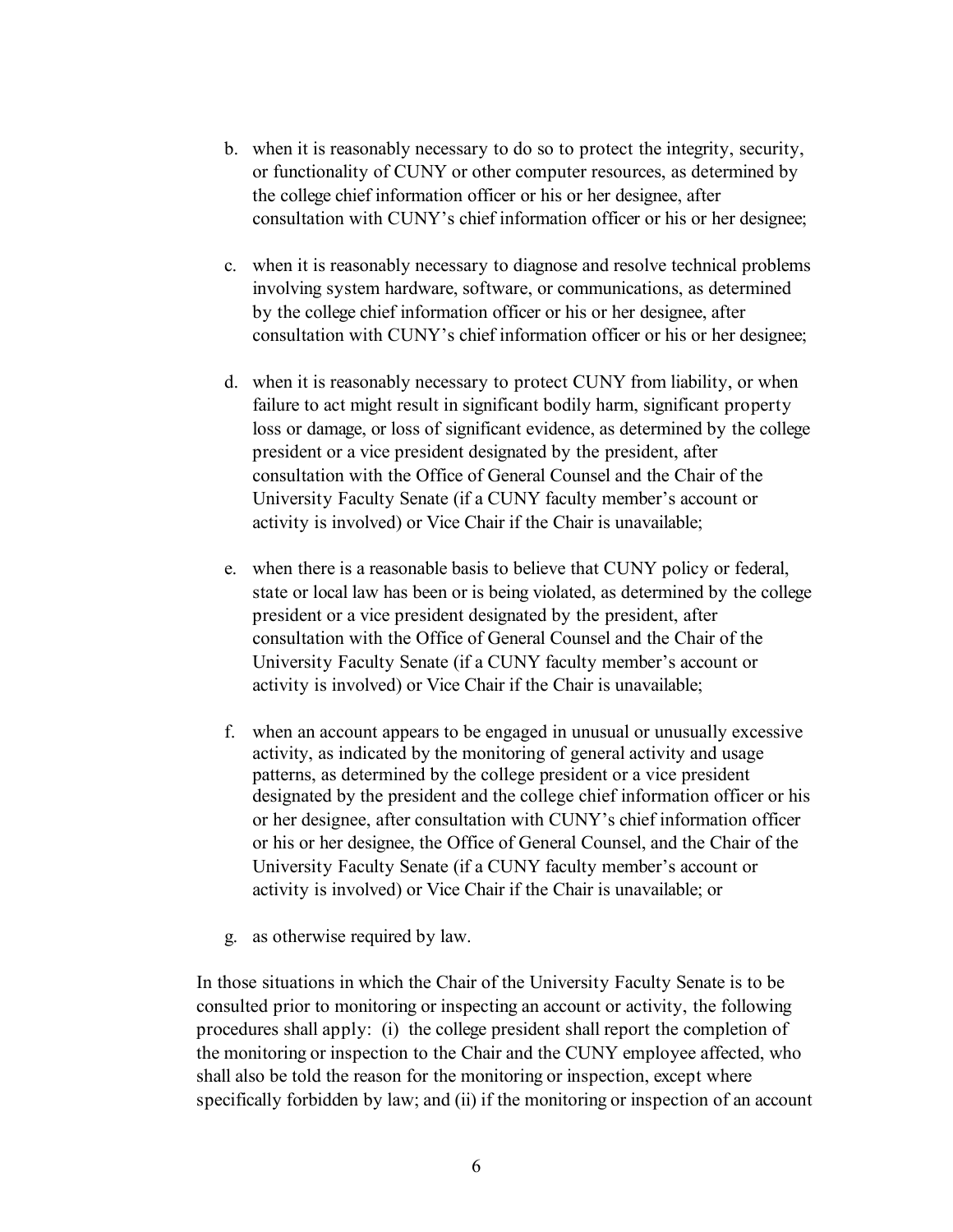or activity requires physical entry into a faculty member's office, the faculty member shall be advised prior thereto and shall be permitted to be present to observe, except where specifically forbidden by law.

A CUNY employee may apply to the General Counsel for an exemption from some or all of the circumstances under which CUNY may inspect and monitor computer resource activity and accounts, pursuant to subparagraphs (a)-(f) above, with respect to a CUNY computer resource used solely for the collection, examination, analysis, transmission or storage of confidential research data. In considering such application, the General Counsel shall have the right to require the employee to affirm in writing that the computer resource will be used solely for the confidential research. Any application for exemption should be made prior to using the computer resource for the confidential research.

CUNY, in its discretion, may disclose the results of any general or individual monitoring or inspection to appropriate CUNY personnel or agents, or law enforcement or other agencies. The results may be used in college disciplinary proceedings, discovery proceedings in legal actions, or otherwise as is necessary to protect the interests of the University.

In addition, users should be aware that CUNY may be required to disclose to the public under the New York State Freedom of Information Law communications made by means of CUNY computer resources in conjunction with University business.

Any disclosures of activity of accounts of individual users to persons or entities outside of CUNY, whether discretionary or required by law, shall be approved by the General Counsel and shall be conducted in accordance with any applicable law. Except where specifically forbidden by law, CUNY employees subject to such disclosures shall be informed promptly after the disclosure of the actions taken and the reasons for them.

The Office of General Counsel shall issue an annual statement of the instances of account monitoring or inspection that fall within categories (d) through (g) above. The statement shall indicate the number of such instances and the cause and result of each. No personally identifiable data shall be included in this statement.

See CUNY's Web Site Privacy Policy for additional information regarding data collected by CUNY from visitors to the CUNY website at www.cuny.edu.

**14. Enforcement.** Violation of this policy may result in suspension or termination of an individual's right of access to CUNY computer resources, disciplinary action by appropriate CUNY authorities, referral to law enforcement authorities for